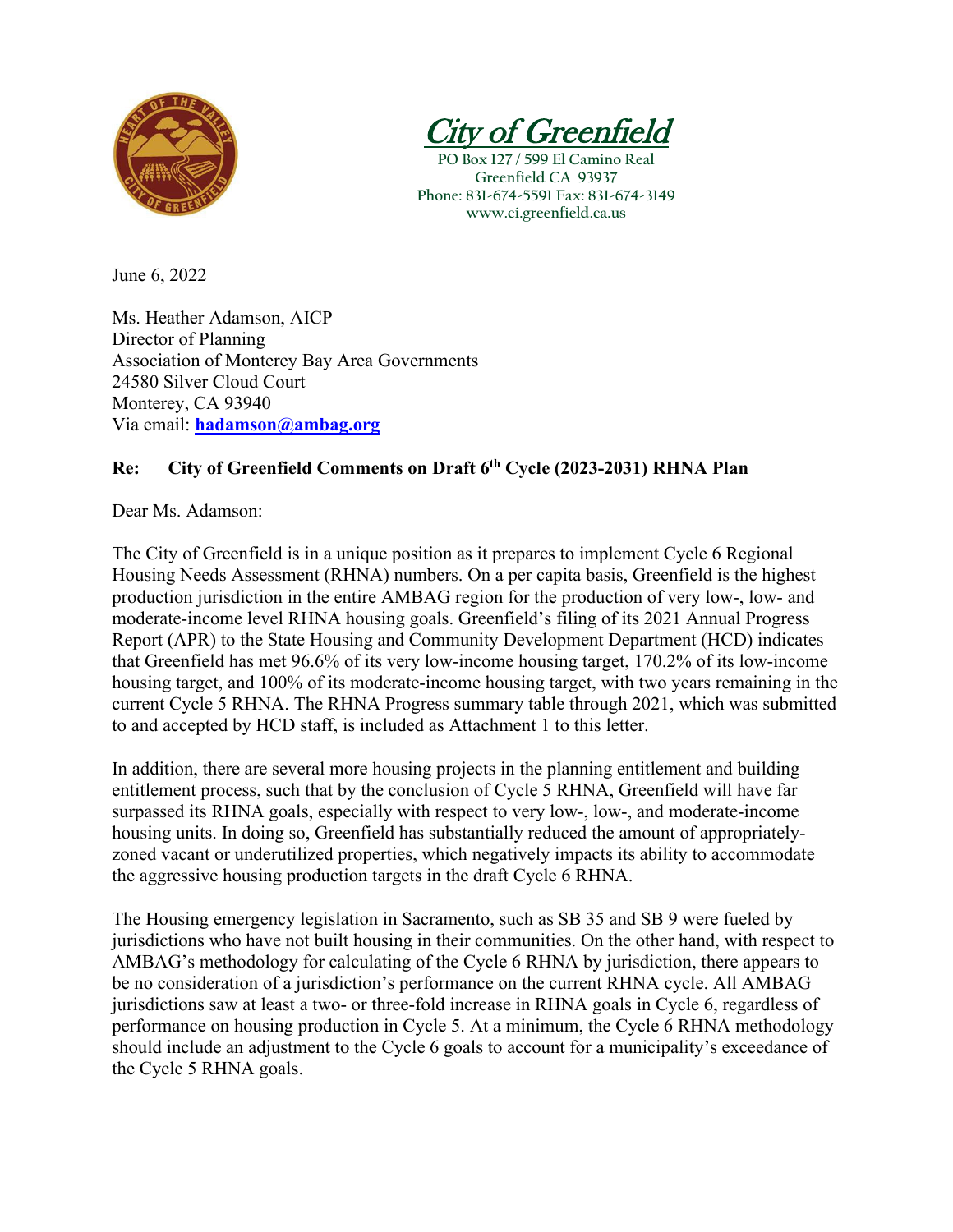Ms. Heather Adamson Greenfield Comments on 6<sup>th</sup> Cycle RHNA Plan June 6, 2022 Page 2

The City of Greenfield respectfully requests that the AMBAG methodology for Cycle 6 RHNA goals include an adjustment or credit towards Cycle 6 RHNA production, for any units produced in exceedance of the Cycle 5 RHNA goals. Such a carry-over credit is reasonable and fair, since as stated above, the exceedance of housing production in Cycle 5 RHNA does impact the City's available lands for production of new units in Cycle 6. A carry-over credit applied towards Cycle 6 RHNA would also be in keeping with the interests of the health, safety and welfare of the community. Core infrastructure needs must catch up with this development as the high housing production in Cycle 5 has strained the City's infrastructure and services, particularly with respect to waste-water facilities and water supply. In addition, PG&E has advised the City of future constraints on electrical and natural gas services for the Southern Salinas Valley area. PG&E reports that upgrades to both systems are necessary to support continued development and that such upgrades are likely years out.

The inclusion of a carry-over provision for excess production by income-category would implement an equitable approach to Cycle 6 RHNA goals and apportionments. Municipalities that have exceeded their prior cycle RHNA goals - and have done more than their share in helping address the region and State's housing goals have also strained existing infrastructure. There should be some relief provided for these jurisdictions. Ideally, the carry-over should be applied twice: first, using the latest HCD-accepted Annual Progress Report on housing production in the current RHNA cycle, with overage in housing production by income category credited against the unadjusted Cycle 6 RHNA objectives for that jurisdiction; and second, factored into the adjusted (with carry-over provision) Cycle 6 RHNA goals upon each remaining APR filing – i.e., once the 2022 APR is filed and again once the 2023 APR is filed. Thank you for consideration of these comments and suggestion for improvements for the Cycle 6 RHNA goals.

Please do not hesitate to contact me at  $pmuqan(\omega_c)$ ; greenfield.ca.us or 831-304-0333 should you have any questions regarding this letter. Thank you very much for your cooperation.

Sincerely,

Jane Mugan

Paul C. Mugan Paul Wood, CPA Community Development Director City Manager

cc: Maura Twomey, AMBAG Executive Director Greenfield City Council

Attachment

1. Greenfield 2022 Annual Progress Report Summary